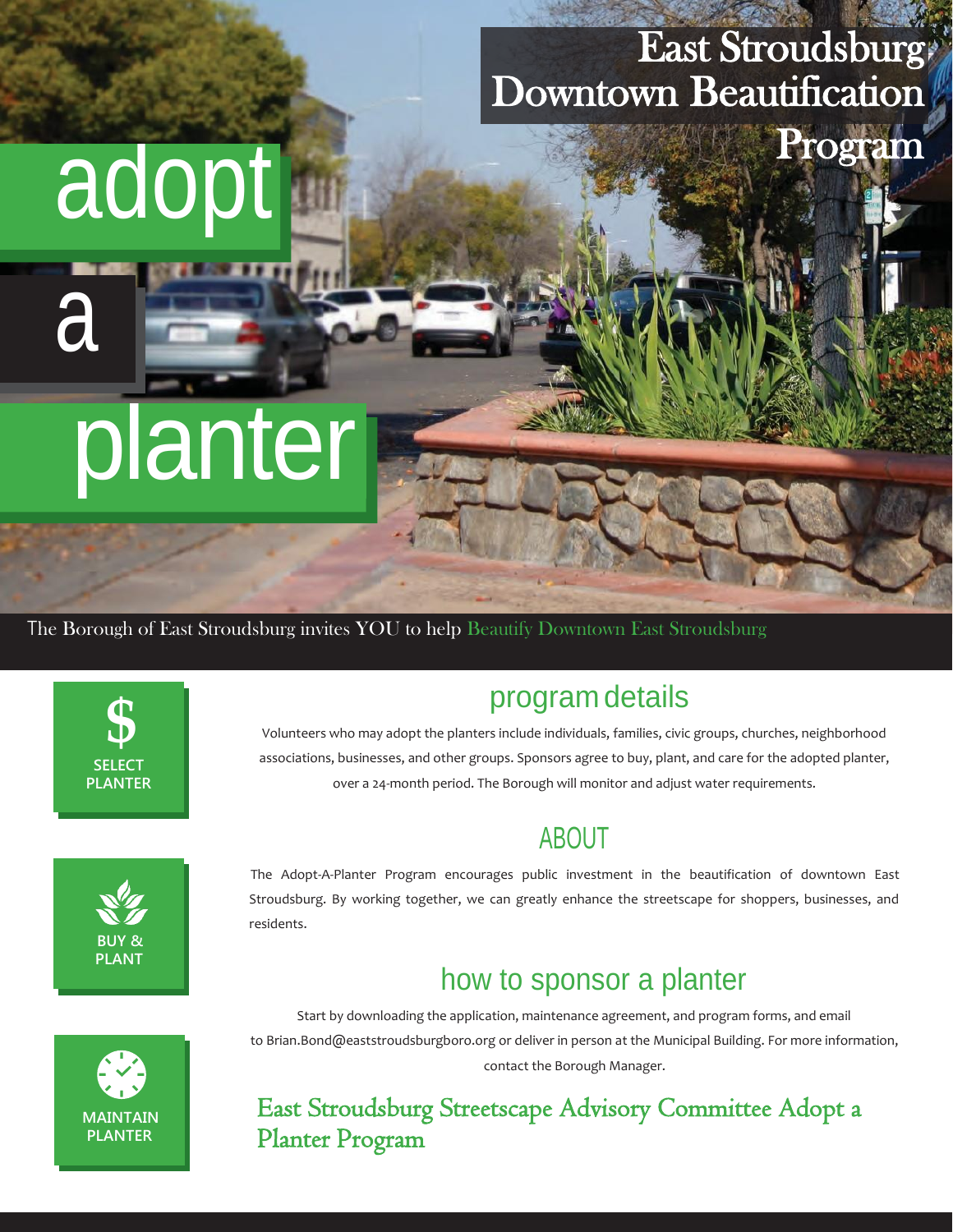# adopt a planterPROGRAM



# What is the purpose?

The East Stroudsburg Downtown Beautification Program encourages public involvement in the enhancement of planter boxes and "bulb-outs" in and around the downtown. The Adopt-A-Planter program is a volunteer-based activity where area volunteer groups "adopt" and maintain designated planter boxes and flower beds. By working together, we can help to enhance the beauty and inviting atmosphere of our Downtown assets.



#### program guidelines

- The flowerbed/planter should be adopted for a 24-month period
- Adopters may be an individual or group. However, groups must identify a single point of contact to work directly with Borough staff.
- Planting is restricted to only those areas assigned to the applicant or group.
- Plants must follow the approved landscape design specifications.

### volunteer responsibilities

- Remove and dispose of litter and weeds
- Notify Borough staff of hazardous conditions, problems, or concerns
- Visit the site frequently to ensure a clean and healthy environment
- Plant new and replace dead plants, as necessary

#### Borough responsibilities

- Monitor and adjust water and fertilizer requirements
- Provide signage to acknowledge adoption if the adopter so desires.
- Contact the adopter or point of contact in the event Borough staff deems the planter to be neglected or unsightly.
- Winter/Spring preparation of planters and flower beds.

### additional guidelines

The Streetscape Advisory Committee will review selected plant list by the sponsor. All planters are pre-designed by the Streetscape Advisory Committee to ensure consistency and sustainability of plant material. Any changes to the design plan will be review on a caseby-case basis. The Adopt-A-Planter application and agreement shall contain the names of any individuals who would assist the planter sponsor in maintenance and planting activities during the 24-month commitment. The planter sponsor must supply Borough staff with updated information should changes in contact information or volunteers occur. The adopter or adopting group is responsible for the safety and well-being of volunteers at all times.

## **East Stroudsburg Downtown Beautification Program**

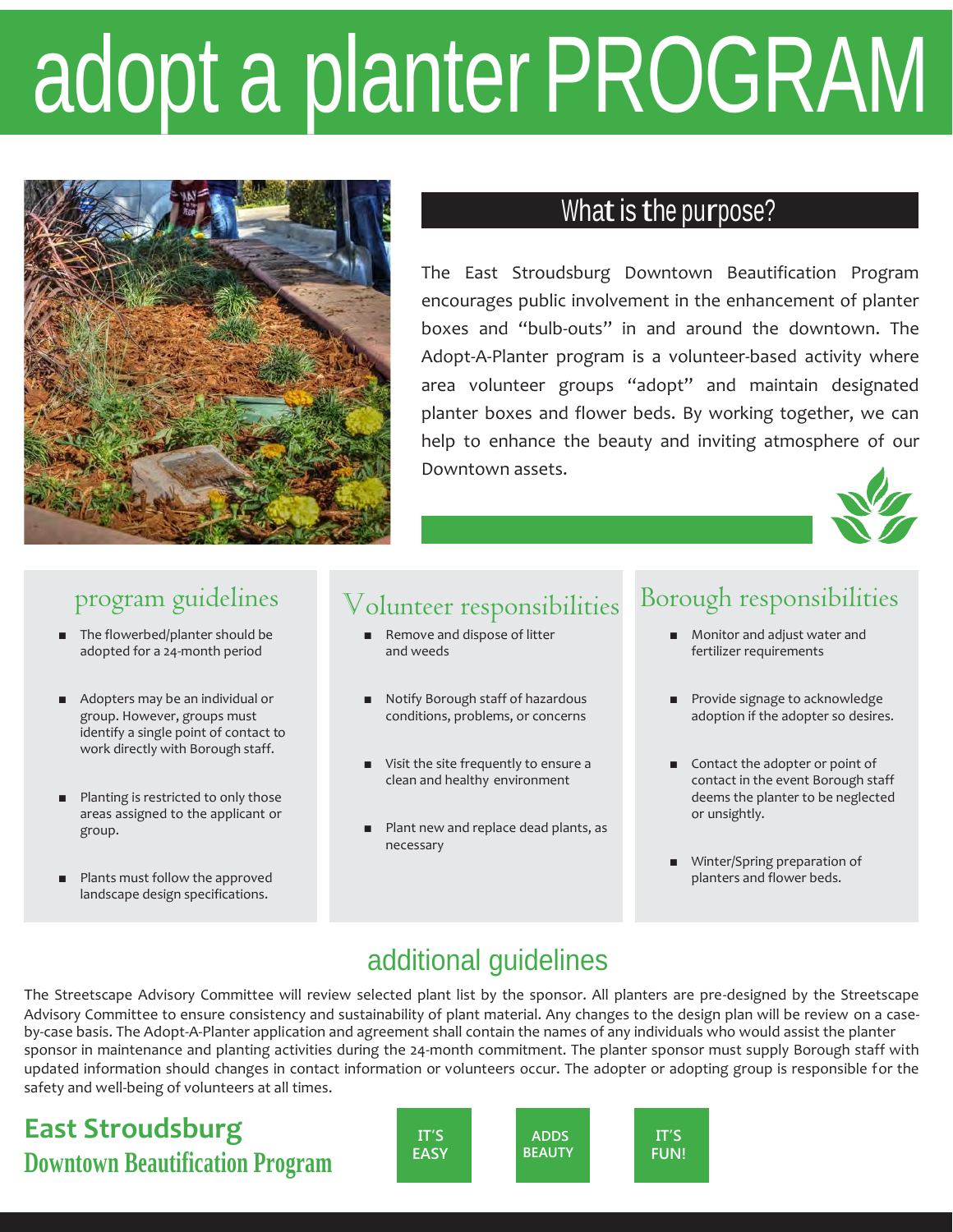# ADOPT A PLANTER AGREEMENT

Planter No. **Planter location:** 

To enhance the environment and the appearance of East Stroudsburg Borough requests permission to become a Planter Sponsor and participate in the Adopt a Planter program. By this agreement between East Stroudsburg Borough and **East Strough and The Planter Sponsor**, the right to maintain a planter is granted as described below:

- 1. Planter will be maintained under and in accordance with East Stroudsburg Borough Adopt-A-Planter conditions attached to this agreement and incorporated herein by reference.
- 2. The Planter Sponsor shall abide by all regulations relating to the maintenance, safety, and all other conditions as required by the Borough regulations for the Adopt-A-Planter program.
- 3. It is expressly stipulated that this agreement is a license for permissive use only.
- 4. The Planter Sponsor shall not do any structural changes to the planter without written approval of the Borough. The Planter Sponsor shall assume all liability for structural changes not approved by the Borough.
- 5. The Planter Sponsor agrees that East Stroudsburg Borough may terminate this agreement at any time the Planter Sponsor does not comply with the conditions in this agreement or at any time the Borough determines the work is unsafe or causes a conflict with traffic. East Stroudsburg Borough reserves the right to revise or discontinue this program at any time.
- 6. As to all relationships with the East Stroudsburg Borough, the Planter Sponsor and all persons performing work under this agreement shall at all time and for all purposes be independent contractors and not employees. The Planter Sponsor performing work under this agreement shall have no claim to workers' compensation or other employee rights or privileges granted to East Stroudsburg Borough employees by operation of law or by East Stroudsburg Borough.

| Planter Sponsor Name | Address            | Phone |
|----------------------|--------------------|-------|
| Contact Name         | Address            | Phone |
| Signature            | Plaque inscription |       |

Permission is granted to perform the work as described insofar as the East Stroudsburg Borough has the authority to grant such rights by agreement.

Borough Manager **Date of Agreement Borough Manager Date of Agreement**